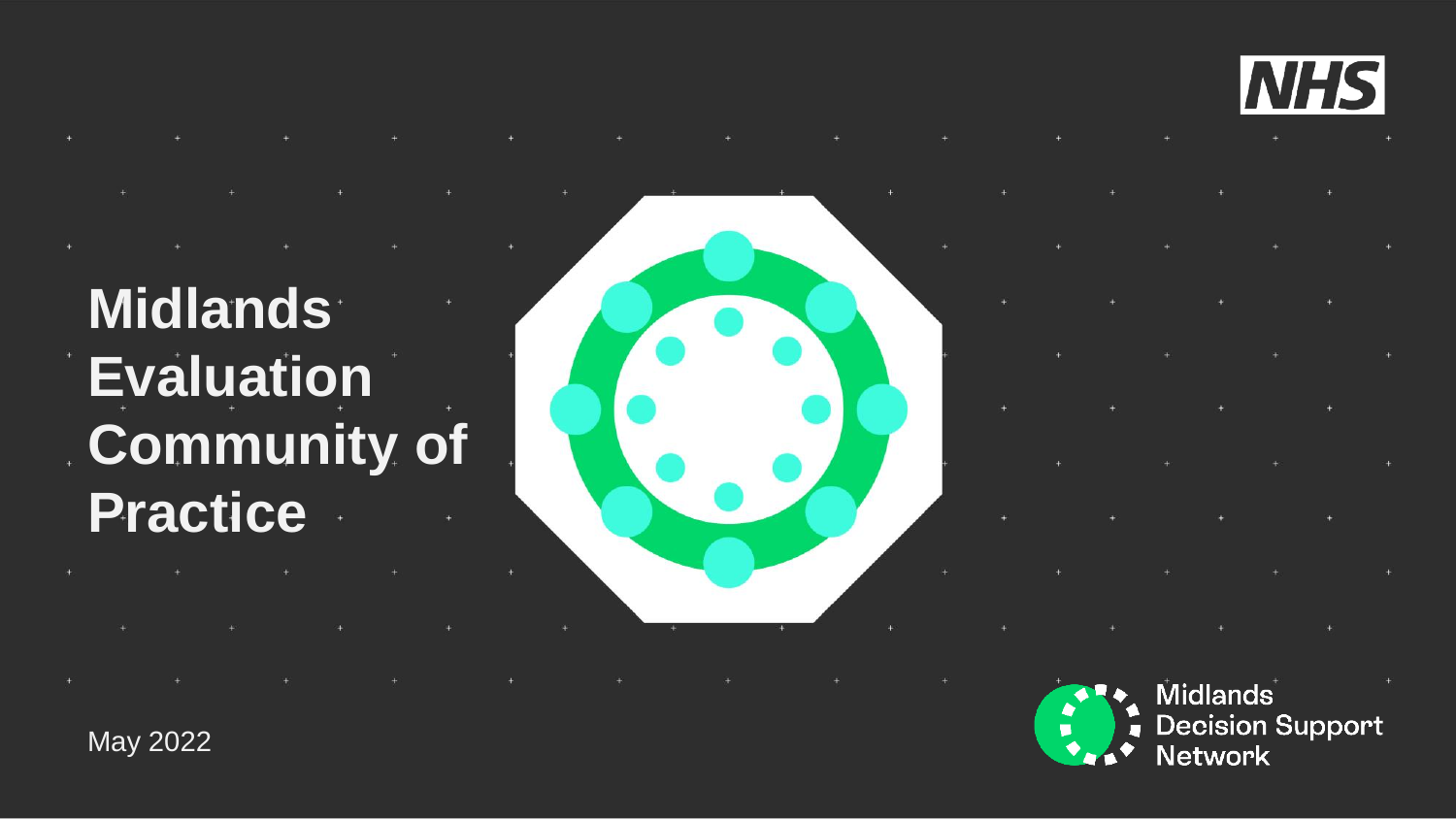

- Welcome and introductions
- 
- Network update
- 
- Planning our year:
- Topics we want to hear about
- Topics we'd like training on
- A collaborative evaluation project?
- Things I could present on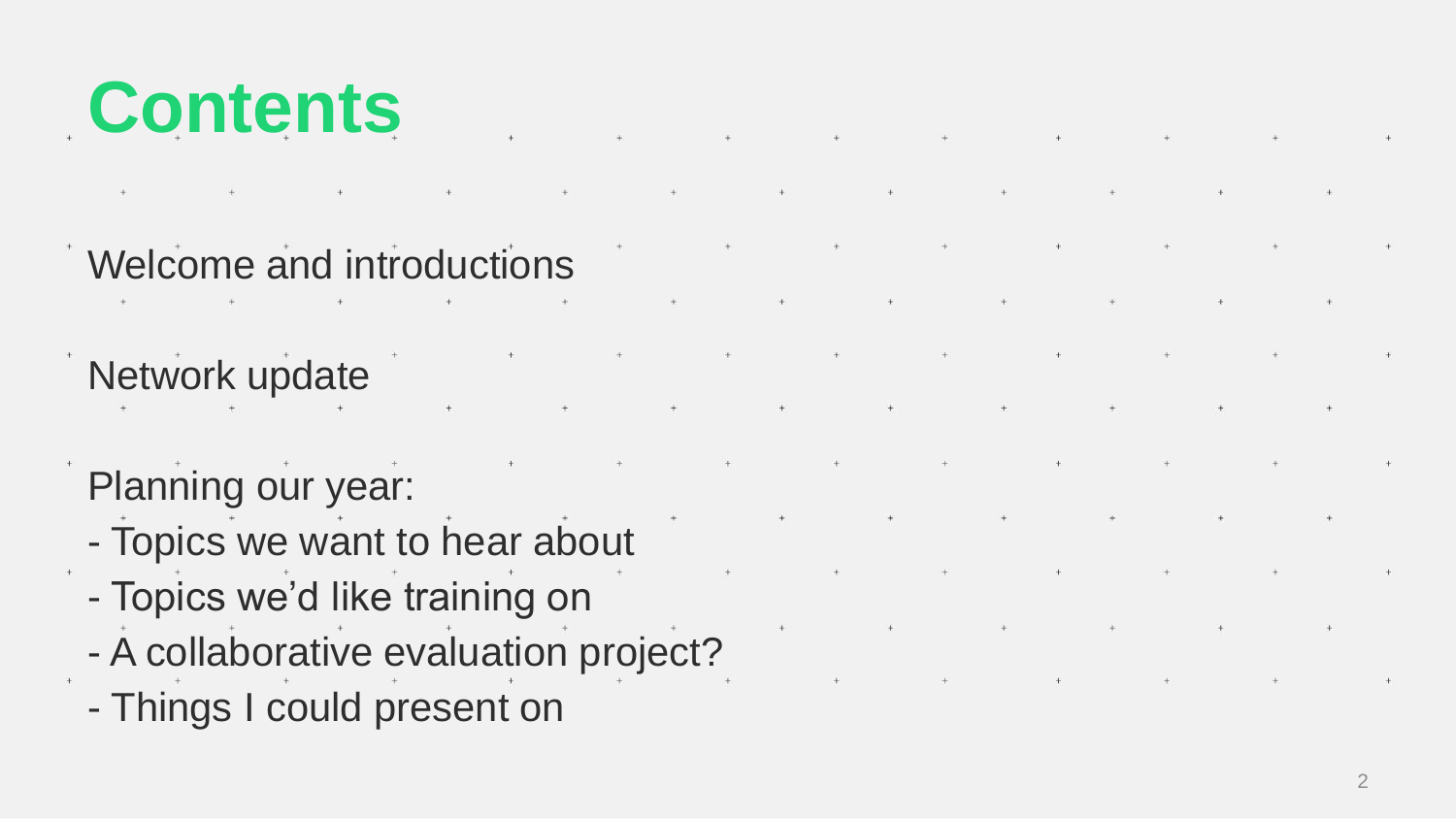#### **Introductions**

Please introduce yourself in the chat box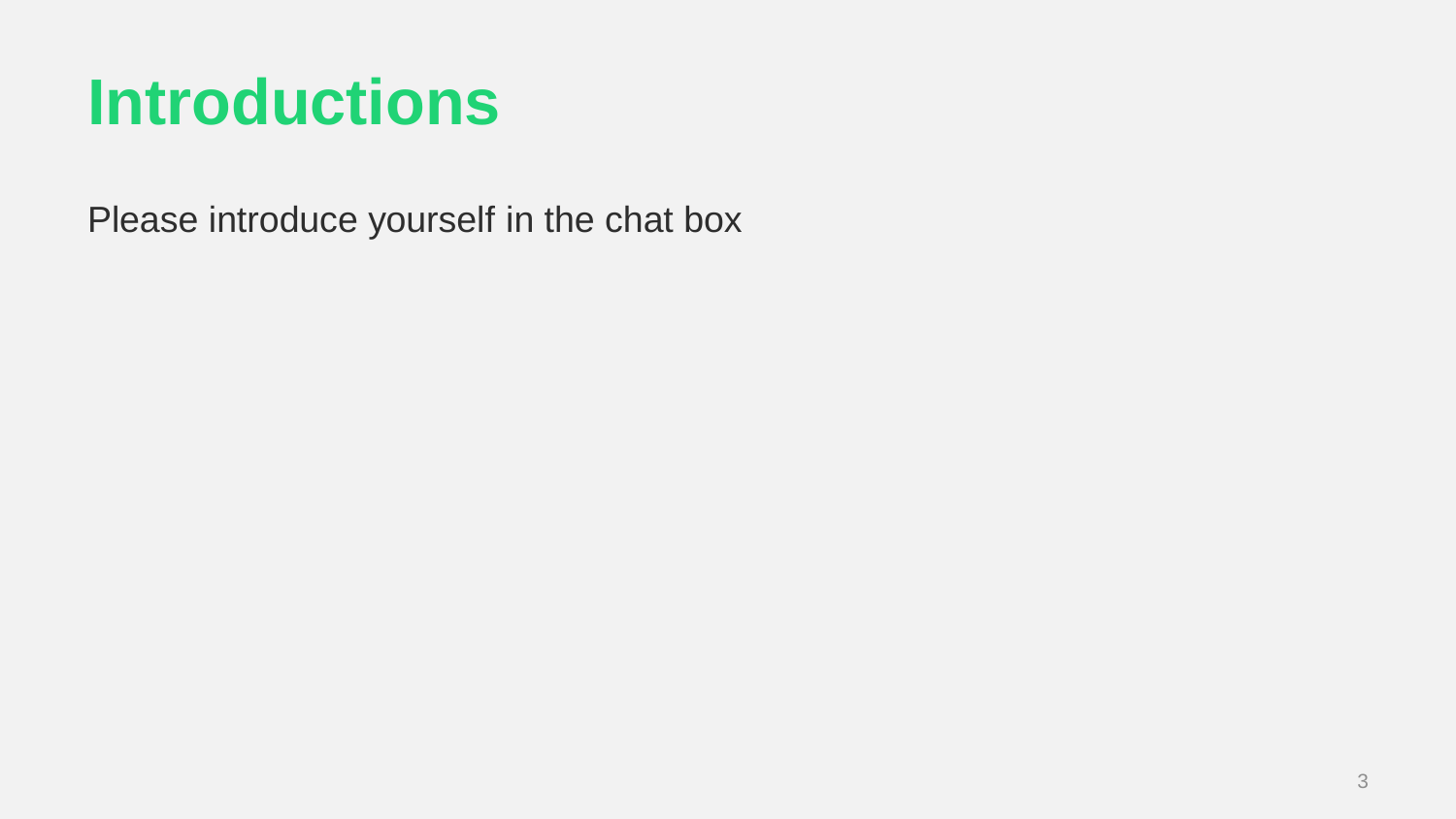#### **Network update**

Each workstrand is busy planning for the year ahead

Decision Support Units (DSUs) are now Intelligence Functions (IFs)

The Decision Support Centre (DSC) is now the Development Centre (DC)

New [analysis](https://www.midlandsdecisionsupport.nhs.uk/knowledge-library/strategies-to-reduce-inequalities-in-access-to-planned-hospital-procedures/) from Steven Wyatt and colleagues: **Strategies to reduce inequalities in access to planned hospital procedures**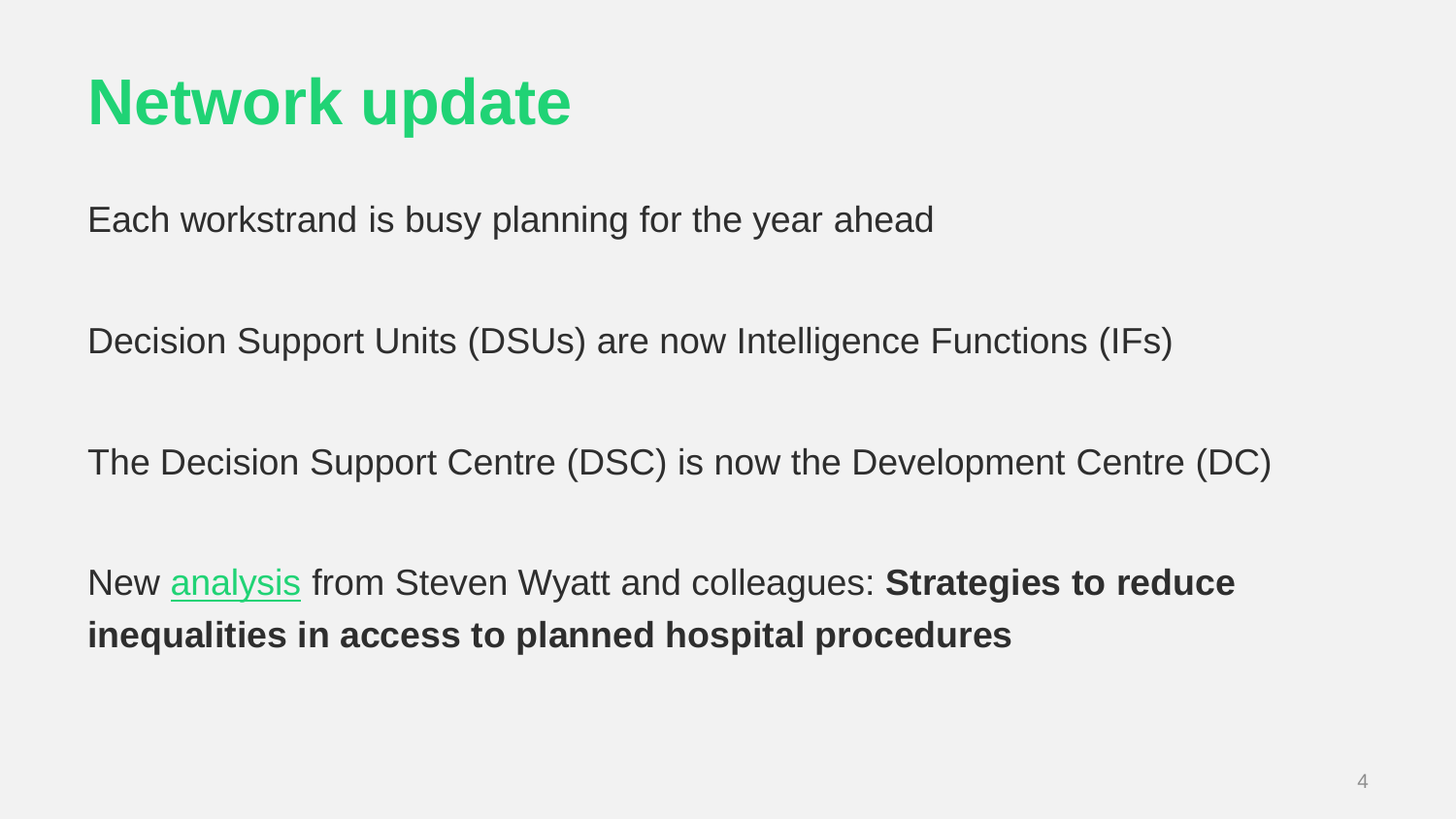1. 그 사람은 그 사람들은 그 사람들은 그 사람들을 만들고 있다. 그 사람들은 그 사람들은 그 사람들은 그 사람들을 만들고 있다.

1. 그 사람은 그 사람들은 그 사람들은 그 사람들은 그 사람들을 만들고 있다. 그 사람들은 그 사람들은 그 사람들은 그 사람들을 만들고 있다. 그 사람들은 그 사람들은 그 사람들을 만들고 있다.

1. 2007년 1월 20일 - 1월 20일 - 1월 20일 - 1월 20일 - 1월 20일 - 1월 20일 - 1월 20일 - 1월 20일 - 1월 20일 - 1월 20일 - 1

 $\mathcal{L}(\mathcal{L}(\mathcal{L}(\mathcal{L}(\mathcal{L}(\mathcal{L}(\mathcal{L}(\mathcal{L}(\mathcal{L}(\mathcal{L}(\mathcal{L}(\mathcal{L}(\mathcal{L}(\mathcal{L}(\mathcal{L}(\mathcal{L}(\mathcal{L}(\mathcal{L}(\mathcal{L}(\mathcal{L}(\mathcal{L}(\mathcal{L}(\mathcal{L}(\mathcal{L}(\mathcal{L}(\mathcal{L}(\mathcal{L}(\mathcal{L}(\mathcal{L}(\mathcal{L}(\mathcal{L}(\mathcal{L}(\mathcal{L}(\mathcal{L}(\mathcal{L}(\mathcal{L}(\mathcal{$ 

the contract of the contract of the contract of the contract of

#### the control of the control of the Planning our year

الموارد والأسار والأسار والمتواطن والأسار والموارد والموارد والمتواطن والأسار والمتواطن والموارد والموارد والموارد

1. 그 아이는 그 그 사람들은 그 사람들은 그 사람들을 만들어 보이는 것이 없다. 그 사람들은 그 사람들은 그 사람들은 그 사람들을 만들어 보이는 것이다.

الموارد والمتواطن والمستقر والمتواطن والمتواطن والمتواطن والمتواطن والمتواطن والمتواطن والمتواطن والمتواطن والمتواطن

المنافرة والمستحقق والمستحقق والمستحقق والمتعارض والمتعارض والمتعارف والمتحال والمتحال والمتحال والمتحال والمستحق

,我们也不会有什么。""我们,我们也不会有什么?""我们,我们也不会有什么?""我们,我们也不会有什么?""我们,我们也不会有什么?""我们,我们也不会有什么?"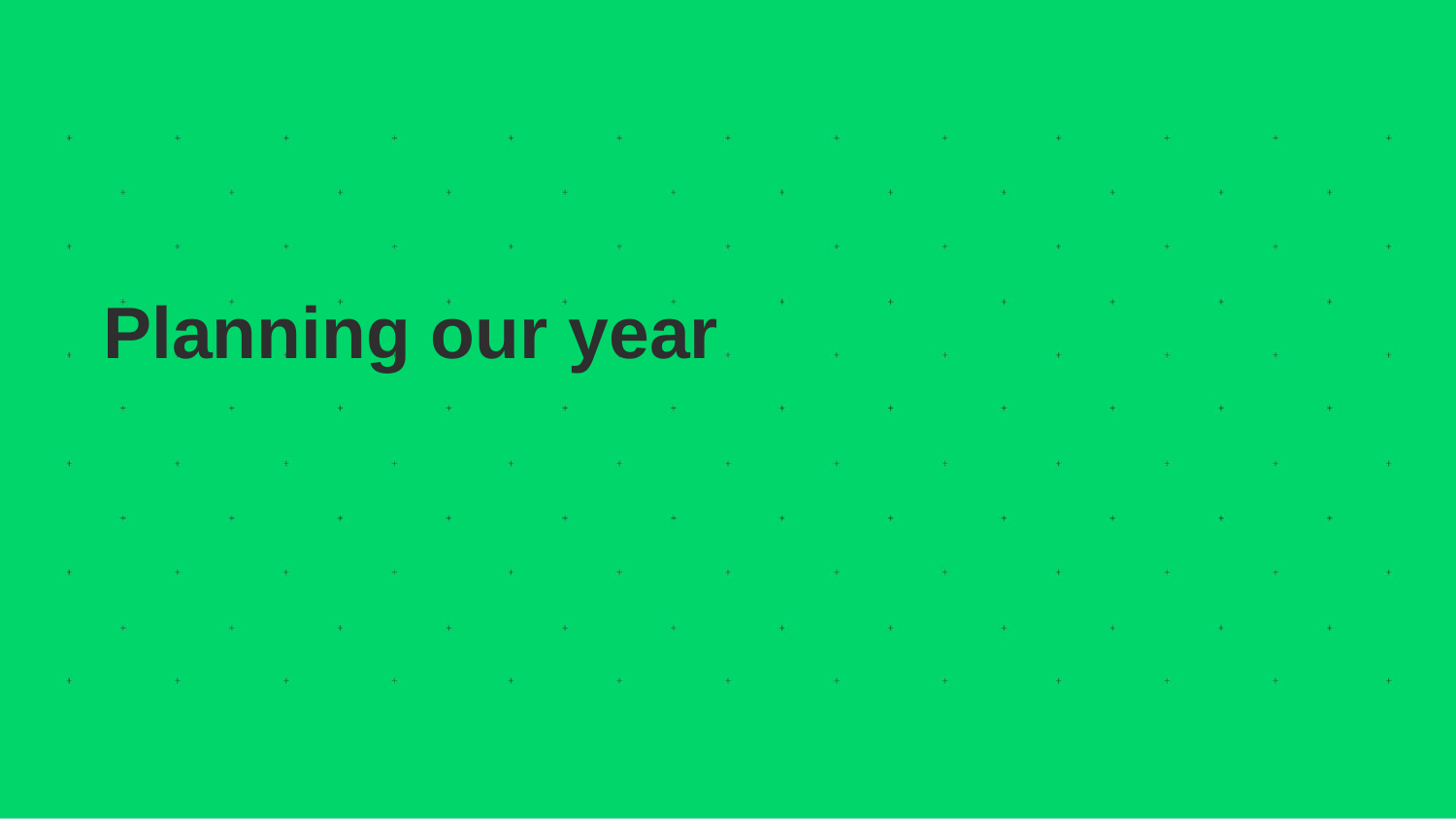#### **Topics we want to hear about**

What topics would we like to hear about from speakers (internal or external)?

Jamboard link: https://jamboard.google.com/d/1Mov-[Cji1al8td82vVKb5hfGIjQ0E\\_jURKYUSEX5AjAY/viewer?f=1](https://jamboard.google.com/d/1Mov-Cji1al8td82vVKb5hfGIjQ0E_jURKYUSEX5AjAY/viewer?f=1)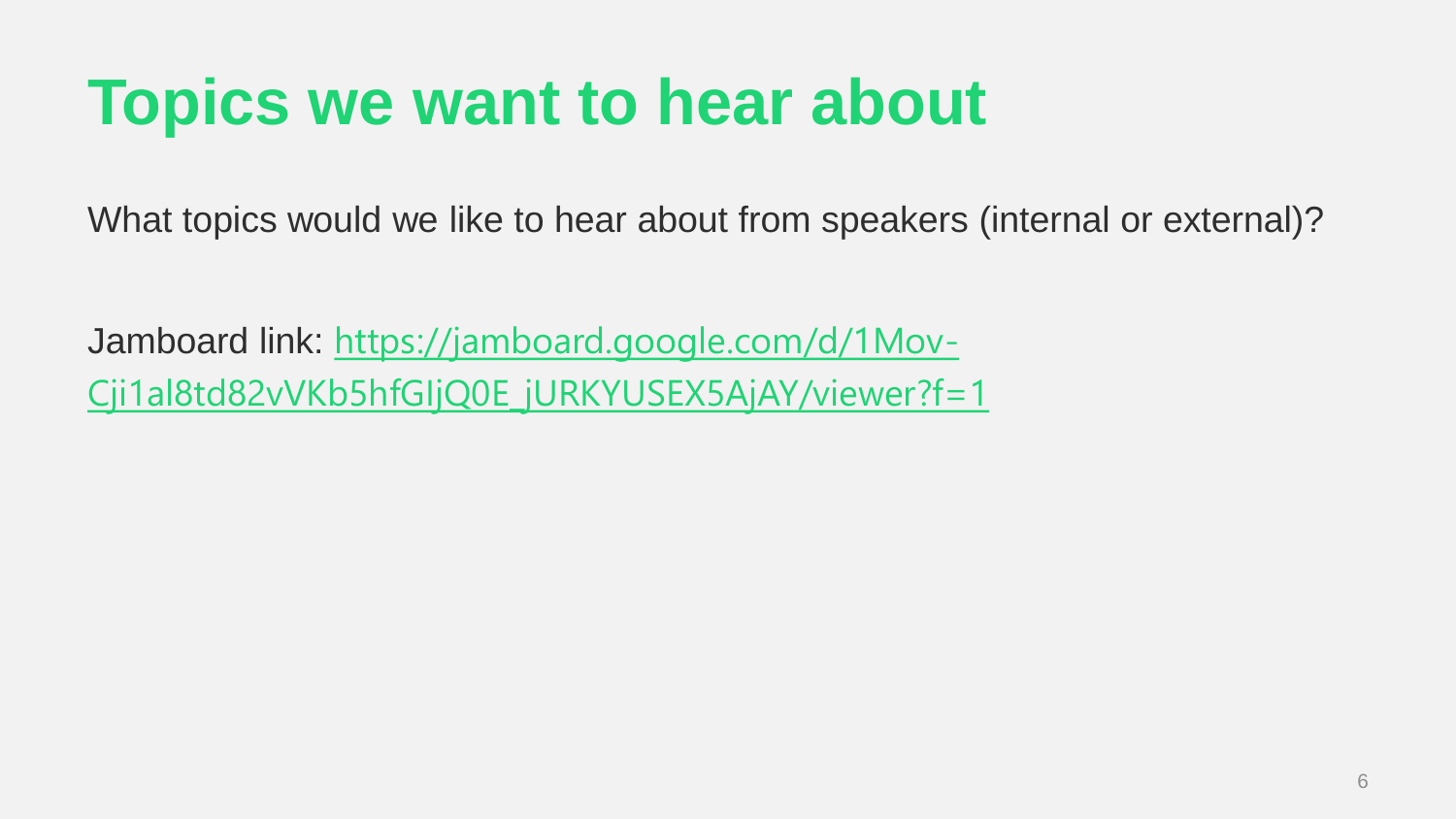## **Topics we'd like training on**

What would you like this year's training programme to cover?

Jamboard link: https://jamboard.google.com/d/1Mov-[Cji1al8td82vVKb5hfGIjQ0E\\_jURKYUSEX5AjAY/viewer?f=1](https://jamboard.google.com/d/1Mov-Cji1al8td82vVKb5hfGIjQ0E_jURKYUSEX5AjAY/viewer?f=1)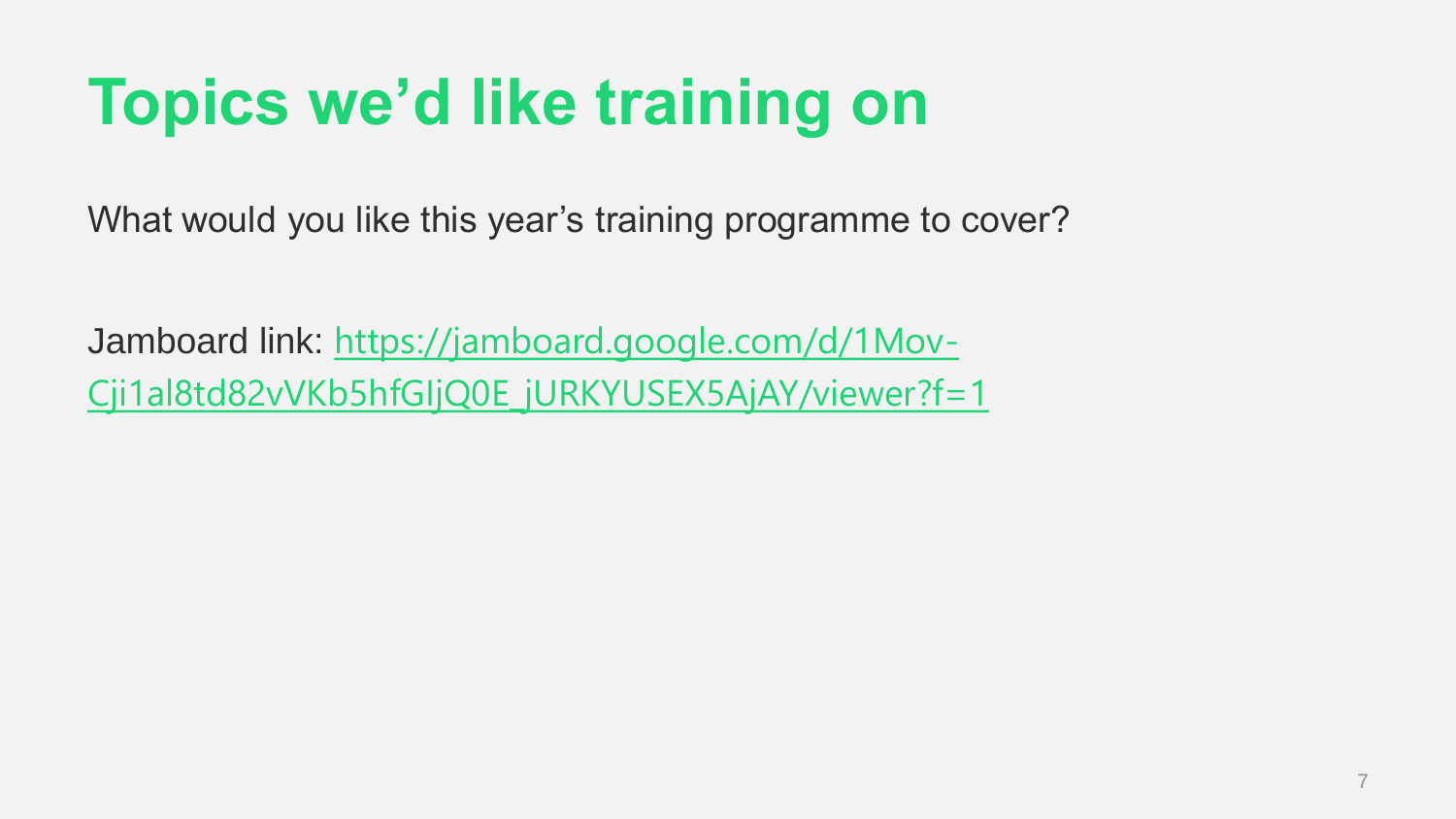#### **A collaborative evaluation project?**

Members from our early days may remember this...

- Ways in which the DC can support IFs with evaluation

| -IF |                                                                                                                                   | <b>DC/external</b>                                                                                           | <b>Blended</b>                                                                                                                                           |
|-----|-----------------------------------------------------------------------------------------------------------------------------------|--------------------------------------------------------------------------------------------------------------|----------------------------------------------------------------------------------------------------------------------------------------------------------|
|     | $IF(s)$ conduct evaluation $-$<br>individually or together<br>DC provides training and<br>resources as required,<br>including QA. | $IF(s)$ commission the<br>-<br>evaluation from the DC or<br>another external provider<br>(with DC guidance). | $IF(s)$ and DC work<br>together on the evaluation<br>DC provides training and<br>resources<br>DC conducts strands of<br>data collection and<br>analysis. |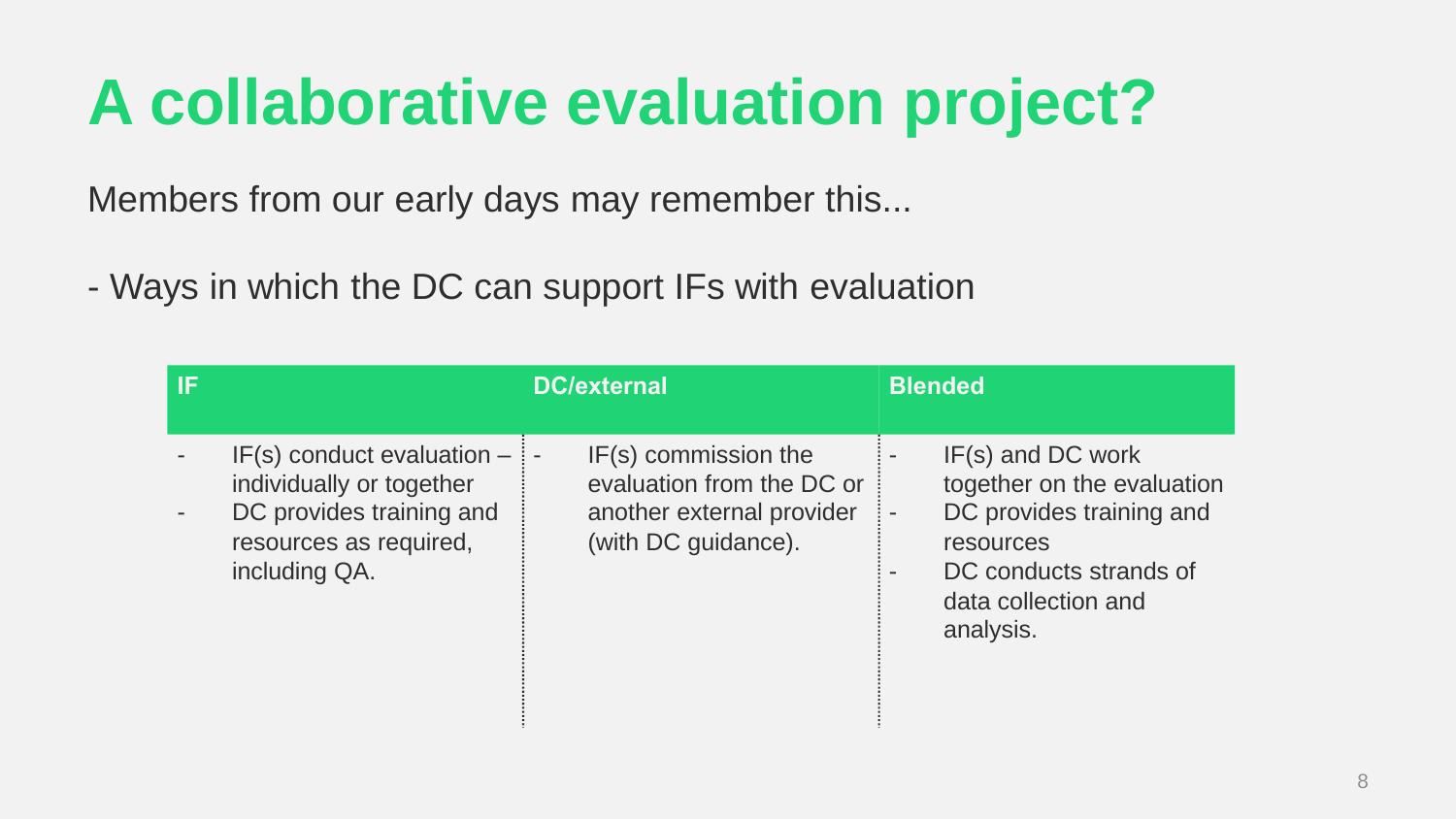### **A collaborative evaluation project?**

A model for addressing a common question:

- DC supports IFs to collaborate developing a single model applicable across participating systems
- DC provides tools (adapted from existing work)
- DC facilitates reflective learning across participating systems and wider COP
- DC provides quality assurance and overarching synthesis.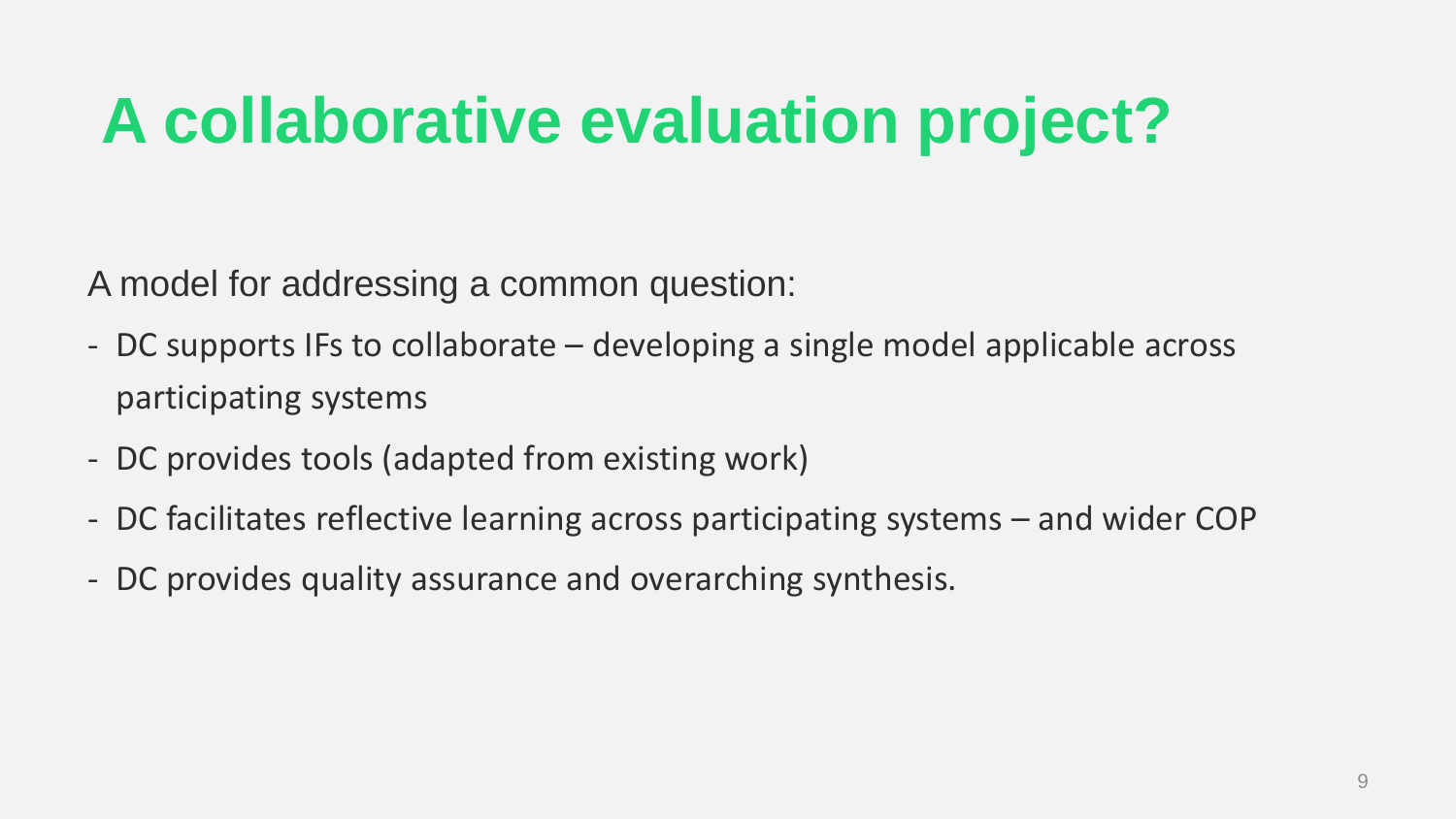## **A collaborative evaluation project?**

Would members of the COP be interested in collaborating on an evaluation project?

(And if we are, what topics would provide common interest? Could be part of…)

Next steps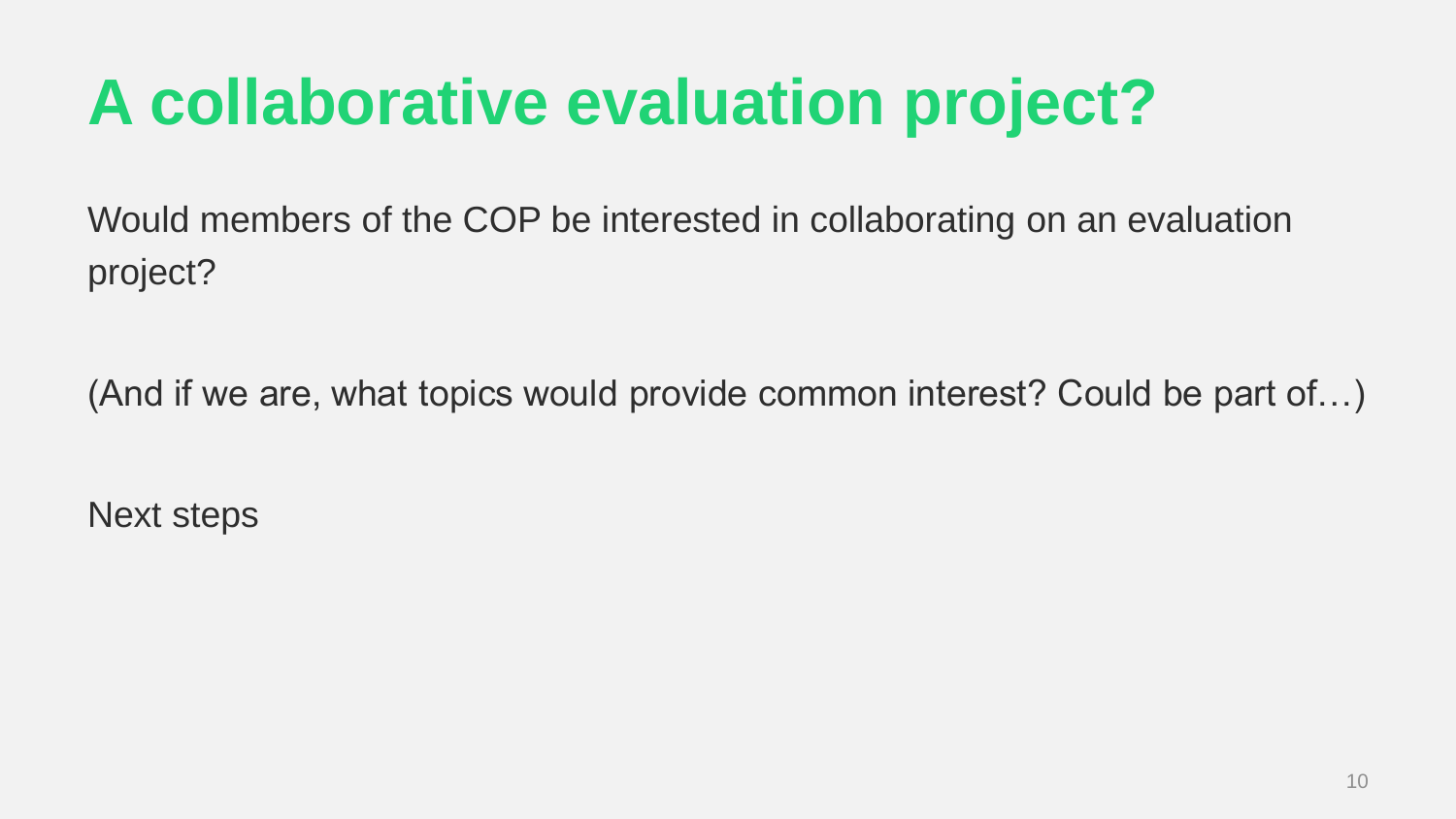#### **Topics I'd like to present on**

- Would you like to present at a future meeting?
	- Presentations are around 30 minutes plus 15 minute questions
	- Doesn't have to be a finished project (could be a work in progress)
	- Opportunity to get feedback from peers or bring a problem to discuss with the group

Jamboard link: https://jamboard.google.com/d/1Mov-[Cji1al8td82vVKb5hfGIjQ0E\\_jURKYUSEX5AjAY/viewer?f=1](https://jamboard.google.com/d/1Mov-Cji1al8td82vVKb5hfGIjQ0E_jURKYUSEX5AjAY/viewer?f=1)